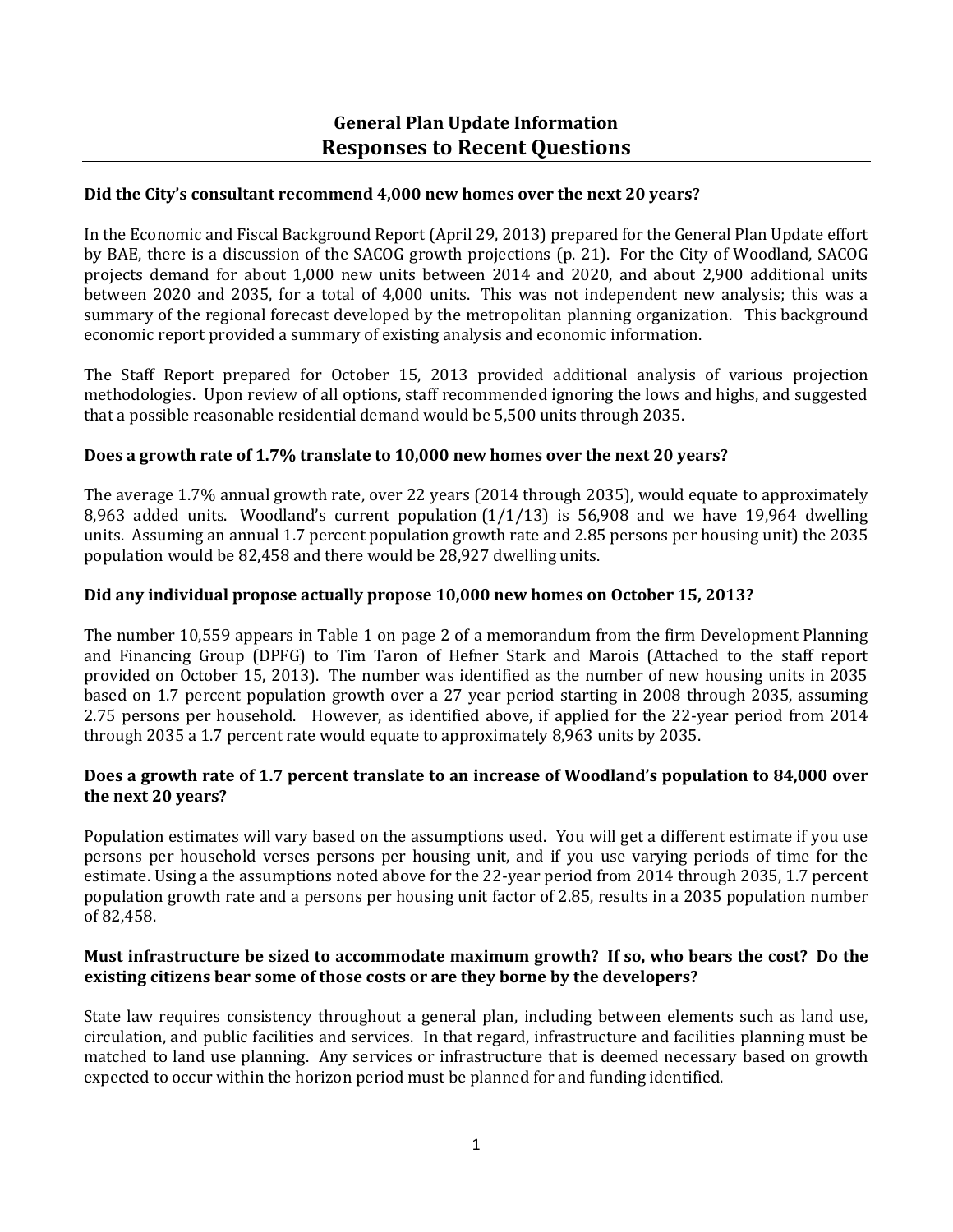In order to match infrastructure with planned development, cities typically develop infrastructure plans to show how development will be served by need infrastructure over time, at required service levels. City's must plan not only for the installation of the new infrastructure and facilities, but the ongoing cost of operation and maintenance. The cost for new infrastructure may be assigned proportionately to those that benefit. To the extent that a given infrastructure improvement is required solely to serve new development, the full cost may be assigned to that development. Often, however, there is some proportion of new infrastructure that also serves existing development and the mechanisms to fund that burden are often difficult to implement.

Once built, the operation and maintenance costs of the facility, employees, and vehicles are paid for by all City users of the facility and services. It is important to determine whether the long term costs of serving development are acceptable. The costs and benefits may vary depending on the location and type of growth and services and facilities needed.

Most general plans contain more developable land than is likely to build out within the plan horizon year based on demand. One way to address long term impacts is through use of phasing and triggers as well as through the use of "holding" land use designations like Urban Reserve or Specific Plan.

Jurisdictions can choose to do detailed infrastructure and land use planning for near-term areas and assign "holding" designations to properties that, for a variety of reasons, are not likely to develop within the identified horizon year of the plan. Cities do not have to mitigate the impacts development of land reserved for future growth in these "holding" designations if later legislative approvals (e.g. general plan amendment and rezoning, with accompanying environmental analysis) are necessary for that land to move forward. However, if precise land use designations are assigned to land areas and/or there is a desire to provide environmental clearance, then it is assumed it will develop within the horizon and mitigation must be provided for impacts. Mitigation could include such items as requiring a new fire station, new police officers, a new interchange, more wells/tanks to meet water demand, etc.

# **When and how did the voters approve a growth rate or cap?**

"City of Woodland General Plan Referendum Measure B" was on the November 5, 1996 Yolo County general election ballot. This measure stated as follows: *Shall Resolution No. 3944, approved by the Woodland City Council on February 27,1996, entitled "Resolution of the City Council of the City of Woodland Certifying the Environmental Impact Report for the General Plan, Making Findings, and Adopting the General Plan for the City of Woodland," be adopted?* In the "Impartial Analysis by the City Attorney" the following language was used: *…The 1988 General Plan projects population of 60,700 in the year 2010, a growth rate of 2.25% annually. The 1996 General Plan would limit population growth to average 1.7% annually, to 60,000 in 2015 and 66,000 in 2020.*

The approved 1996 General Plan growth policy provided for expansion of the City and new growth to the south and a population of 60,000 by 2015 which equated to a 1.7% growth rate. However, the General Plan did not actually contain any references to a specific growth rate. The actual policy and implementation language is provided below:

# 1996 General Plan Policy 1.A. 7

*The City shall manage residential growth at an even and reasonable pace, so as not to exceed a population of 60,000 in the year 2015.*